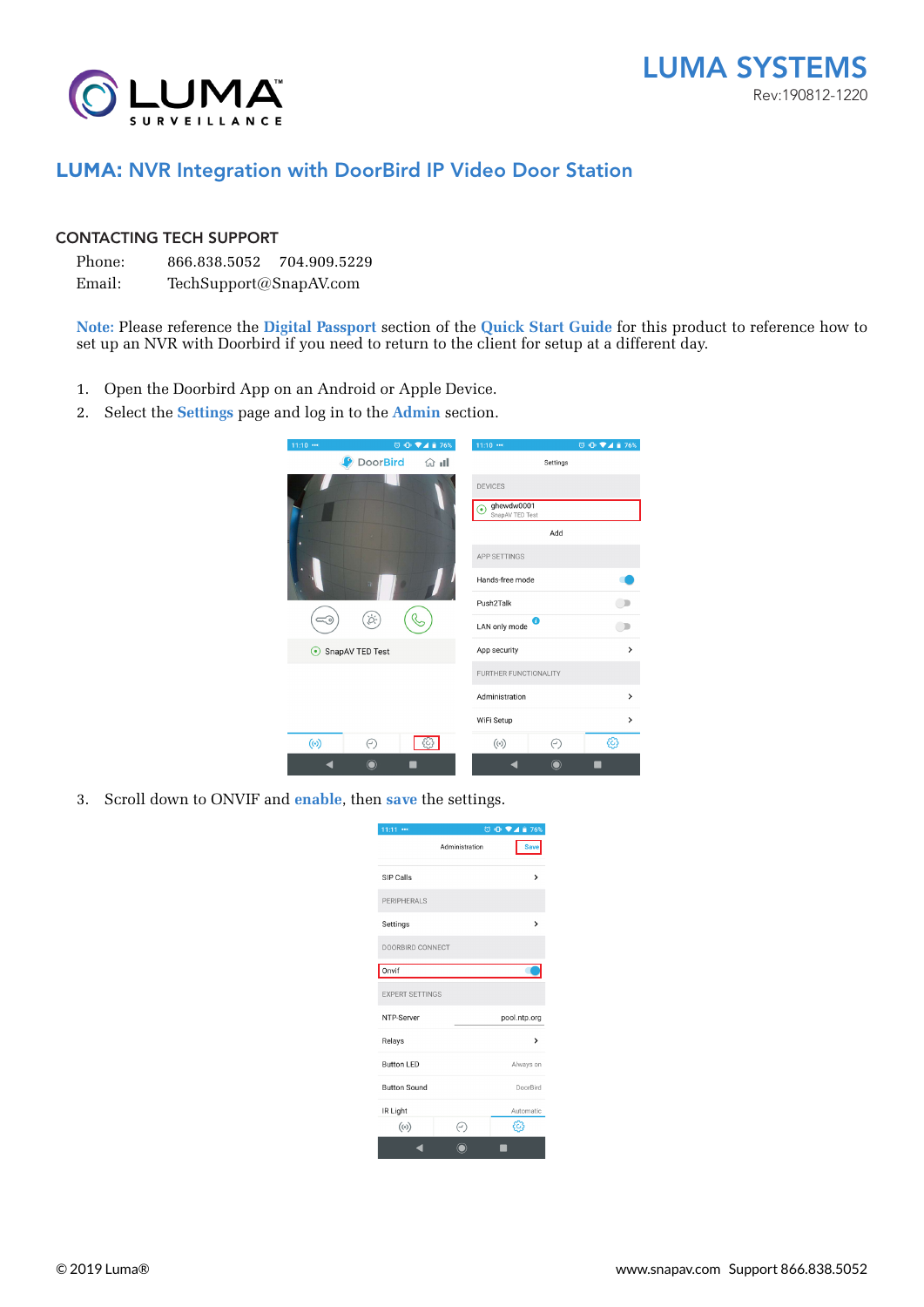- 4. Use an IP scan tool or OvrC Pro to find the IP address of the DoorBird camera, making note of the IP address.
- 5. Log in to the Luma NVR and click **Settings**.



## 6. Navigate to the **Camera Management** section.

| <b>OLUMA</b>                  | Live View                   | Configuration      |                |                      | LUM-510-NVR-16CH |          |                   |          |                           |              |
|-------------------------------|-----------------------------|--------------------|----------------|----------------------|------------------|----------|-------------------|----------|---------------------------|--------------|
| Configure This Computer       | <b>IP Camera</b>            |                    |                |                      |                  |          |                   |          |                           |              |
| <b>System Settings</b>        | IP Camera                   |                    |                |                      |                  |          | Modify            | Custom P | PoE Passw<br>Activation   |              |
| Maintenance                   | Channel No.                 | Camera Name        | IP Address     | Channel No.          | Management Port  | Security | <b>Status</b>     | Protocol | Connect                   |              |
| Security                      | D <sub>1</sub>              | IPCamera 01        | 192.168.254.2  | $\blacktriangleleft$ | 8000             | N/A      | Online            | LUMA     | http://192.168.1.13:65001 |              |
| <b>Camera Management</b>      | D <sub>2</sub>              | IPCamera 02        | 192.168.254.2  | $\overline{2}$       | 8000             | Weak     | Online            | LUMA     | http://192.168.1.13:65002 |              |
| User Management               | D <sub>3</sub>              | IPCamera 03        | 192.168.254.2  | 3                    | 8000             | Weak     | Online            | LUMA     | http://192.168.1.13:65003 |              |
| <b>Basic Network Settings</b> | D <sub>4</sub>              | IPCamera 04        | 192.168.254.5  | $\mathbf{1}$         | 8000             | N/A      | Offline(IP camera | LUMA     | http://192.168.1.13:65004 |              |
| Advanced Network Settings     | D <sub>5</sub>              | IPCamera 05        | 192.168.254.6  | $\mathbf{1}$         | 8000             | N/A      | Offline(IP camera | LUMA     | http://192.168.1.13:65005 |              |
| Video/Audio                   | D <sub>6</sub>              | IPCamera 06        | 192.168.254.7  | $\mathbf{1}$         | 8000             | N/A      | Offline(IP camera | LUMA     | http://192.168.1.13:65006 |              |
| Image                         | D7                          | IPCamera 07        | 192.168.254.8  | $\mathbf{1}$         | 8000             | N/A      | Offline(IP camera | LUMA     | http://192.168.1.13:65007 |              |
| Events                        | D <sub>8</sub>              | IPCamera 08        | 192.168.254.9  | 1                    | 8000             | N/A      | Offline(IP camera | LUMA     | http://192.168.1.13:65008 |              |
| <b>Smart Motion</b>           | D <sub>9</sub>              | IPCamera 09        | 192.168.254.10 | $\mathbf{1}$         | 8000             | N/A      | Offline(IP camera | LUMA     | http://192.168.1.13:65009 |              |
| <b>Storage Schedule</b>       | D <sub>10</sub>             | IPCamera 10        | 192.168.254.11 | $\mathbf{1}$         | 8000             | N/A      | Offline(IP camera | LUMA     | http://192.168.1.13:65010 |              |
| Storage Management            | D11                         | <b>IPCamera 11</b> | 192.168.254.12 | $\mathbf{1}$         | 8000             | N/A      | Offline(IP camera | LUMA     | http://192.168.1.13:65011 |              |
| <b>Advanced Settings</b>      | D <sub>12</sub>             | <b>IPCamera 12</b> | 192.168.254.13 | $\mathbf{1}$         | 8000             | N/A      | Offline(IP camera | LUMA     | http://192.168.1.13:65012 | $\checkmark$ |
|                               | D <sub>13</sub>             | IPCamera 13        | 192.168.254.14 | $\mathbf{1}$         | 8000             | N/A      | Offline(IP camera | LUMA     | http://192.168.1.13:65013 |              |
|                               | Net Receive Idle Bandwidth: |                    | 147Mbps        |                      |                  |          |                   |          |                           |              |

7. Select the channel to assign the DoorBird camera to, then click **Modify**.